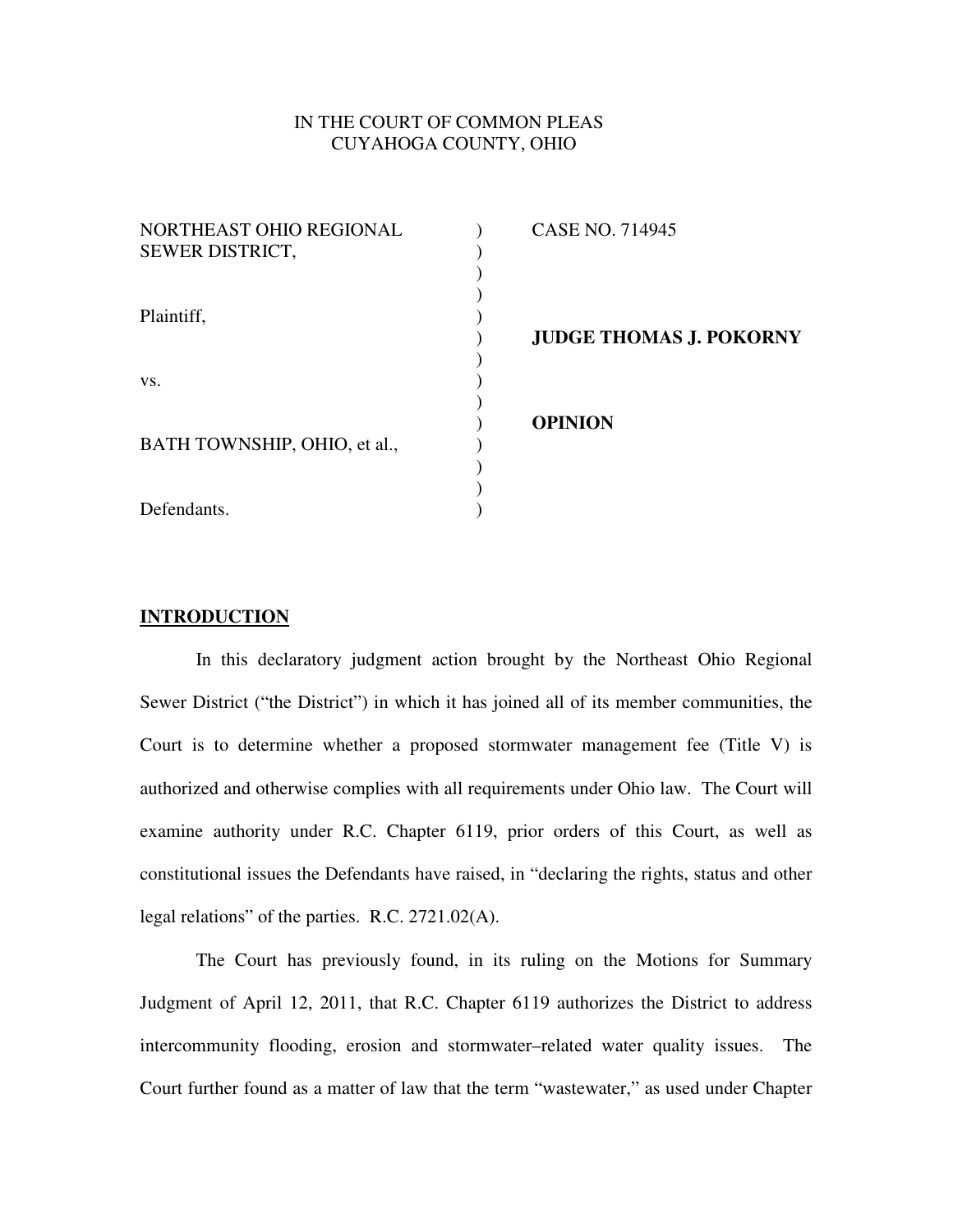6119, includes stormwater, and as such authorizes the District to implement a program to deal with regional stormwater problems.

### **Title 6119 and the Plan for Operation**

R.C. Chapter 6119 governs Regional Water and Sewer Districts. R.C. 6119.09 provides:

"A regional water and sewer district may charge, alter and collect rentals or other charges, including penalties for late payment, for the use of services of any water resource project . . . and fix the terms, conditions, rentals or other charges . . . for such use or services."

Plaintiff maintains that this section, [in addition to R.C. 6119.06 (W)], empowers the District to impose its stormwater management fee upon its members. It is the District's position that its Stormwater Management Program ("SMP") does not "increase or add to its purposes" under its charter, nor is there a request thereunder to "amend any provision of the petition" under R.C. 6119.051, Petition for Change. Defendants maintain that the District's SMP increases the purposes of the District and therefore necessitates a proceeding under Petition for Change, R.C. 6119.051.

The Defendants argue that neither R.C. Chapter 6119 nor the District's Plan for Operation (referred to as the Charter) authorize the imposition of a separate stormwater fee. Under the District's Plan of Operation in subsection 5(f), the Charter sets forth that "[t]he rates for sewage treatment and disposal shall be determined by the Board of Trustees . . . ." The Defendants maintain that "sewage treatment and disposal" do not include "stormwater." The Defendants therefore conclude, under statutory construction, "the express inclusion of one thing, means the exclusion of others" and that as a result, the Plan of Operation does not authorize the District to charge property owners a fee for the management of stormwater. As previously stated, the Defendants maintain an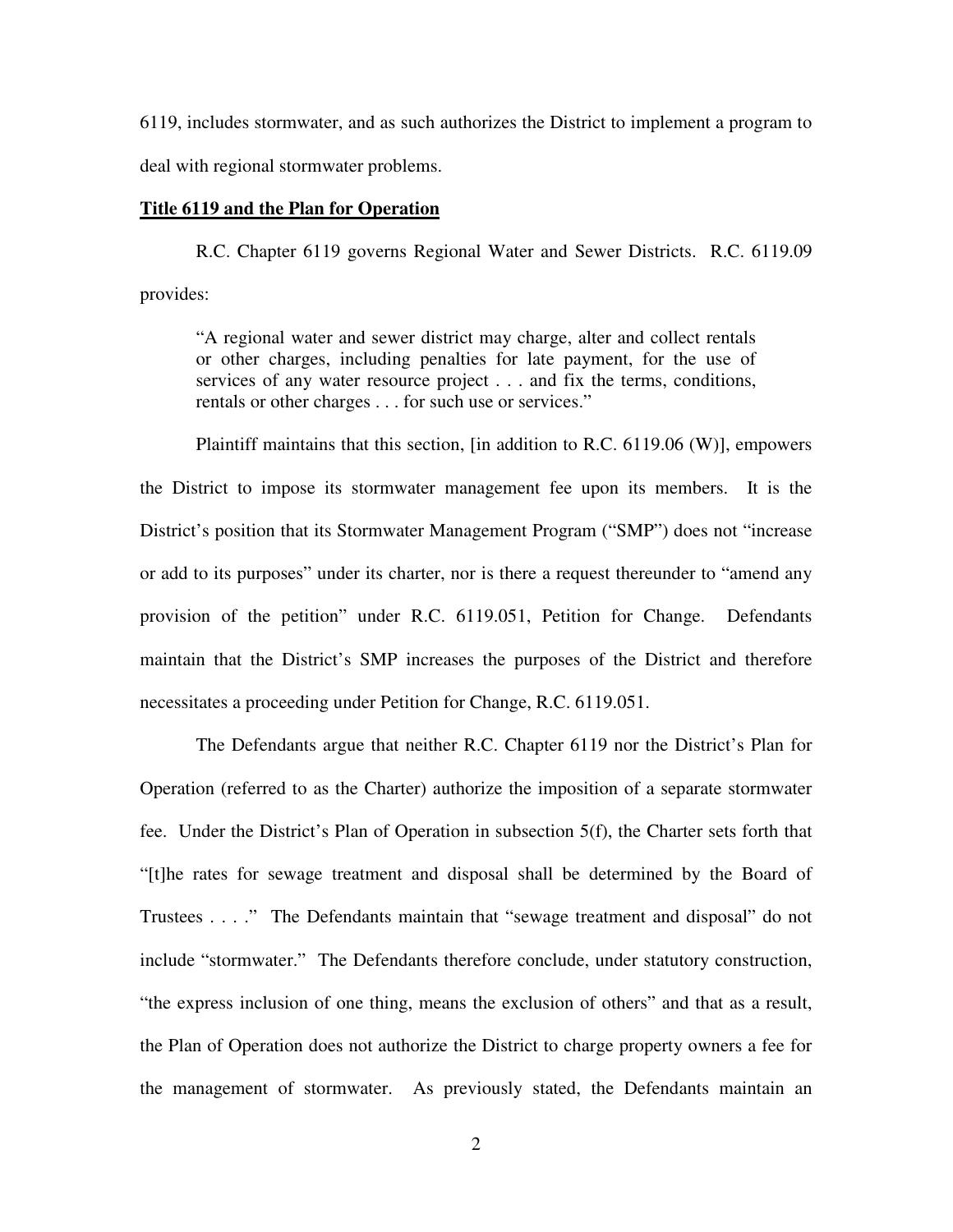amendment of the Plan of Operation under R.C. 6119.051 Petition of Change is required to authorize such a fee.

R.C. 6119.09 empowers regional sewer districts to charge, alter and collect rentals for the use or services of any water resource project. Plaintiff argues the definition of "water resource project" under R.C. 6119.011(M) includes "water management facility" which is defined as:

facilities for the purpose of the development, use and protection of water resources including, without limiting the generality of the foregoing, facilities for water supply, facilities for stream flow improvements, dams, reservoirs, and other impoundments, water transmission lines, water wells and well fields, pumping stations and works for underground water recharge, stream monitoring systems, facilities for the stabilization of stream and river banks, and facilities for the treatment of streams and rivers, including, without limiting the generality of the foregoing, facilities for the removal of oil, debris, and other solid waste from the waters of the state and stream and river aeration facilities.

Plaintiff's position is that the District's lists of proposed projects to be instituted under

Title V comprise "water resource projects" under the statute.

In addition, Plaintiff argues that the District is further authorized to charge the

stormwater fee under its Plan of Operation, 5(e) – Other Financing of District projects:

Any projects not financed through the Ohio Water Development Authority, State of Ohio or Federal Government would be financed in such a manner as may be deemed appropriate by the Board of Trustees.

Section 5.0218 under the Plaintiff's proposed SMP defines the Regional Stormwater System as "any watercourse, stormwater conveyance structures and stormwater control measures receiving drainage from 300 acres of land or more." And under the Charter, at Section 5(m) the District is authorized through R.C. Chapter 6119, "to plan, finance, construct, maintain . . . local sewerage collection facilities . . . within the District." But under the District's Plan for Operations Section 5(m) the District is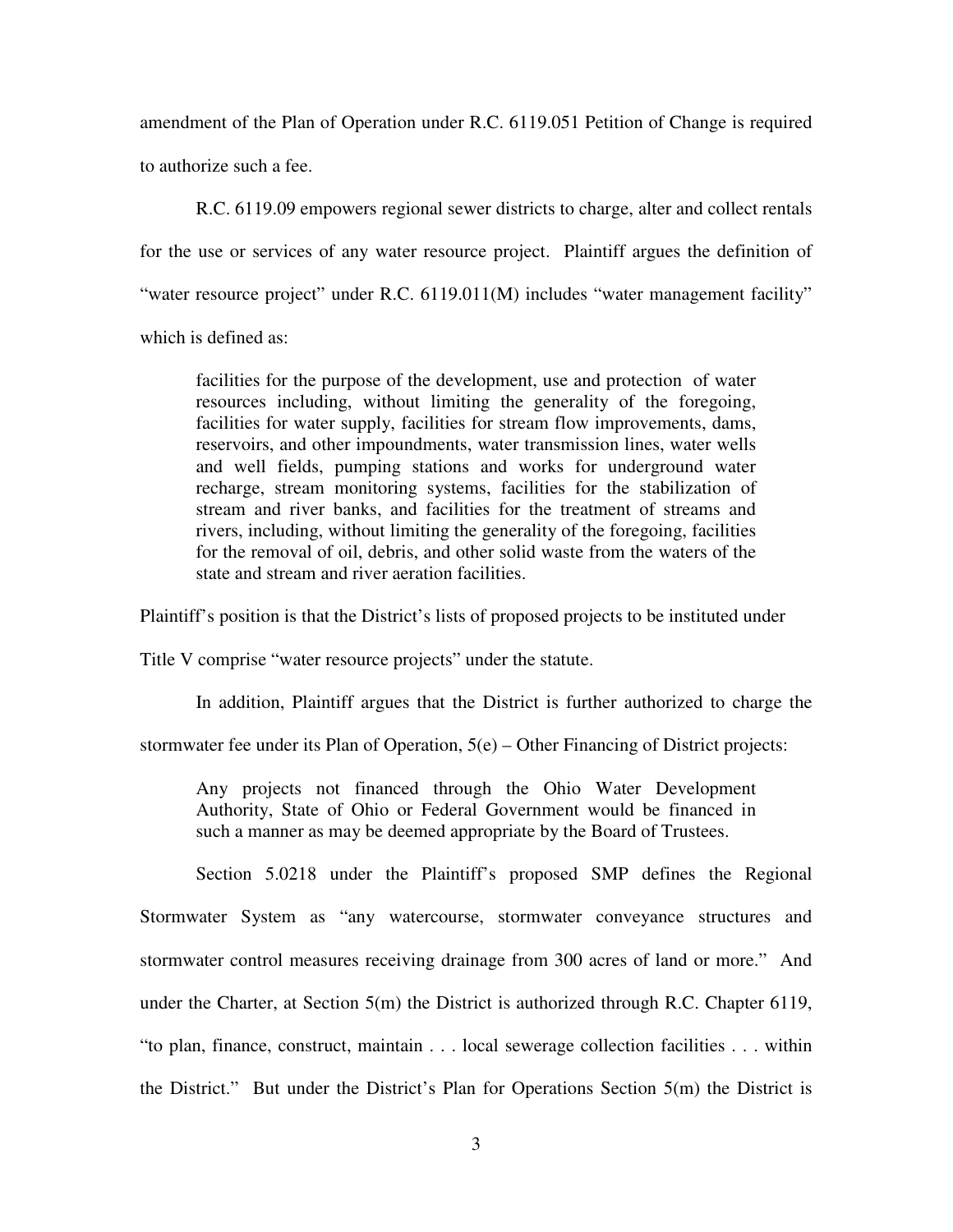prohibited from assuming ownership of any local sewerage collection facilities or assuming responsibility or incurring any liability for the planning, financing, construction, operation, maintenance or repair of any sewerage collection facilities . . . unless specifically provided for in a written agreement between the District and the respective local community. The Defendants argue that without the consent of member communities the District is powerless to impose the fee. Furthermore, the opposition argues that since no Regional Stormwater System has ever been defined or consented to, none exists. It is the consent requirement articulated in the District's Charter at Section 5(m) that led the defense to this conclusion.

The District maintains that Title V is not created to plan, construct, operate, maintain and repair local sewerage collection facilities owned by member communities. Rather it is created to manage a regional Stormwater System and, therefore, the consent of local communities is not required. The Plaintiff has further stipulated that no District project will be undertaken without the respective local community's consent.

The District further responds that the ditches, streams, culverts and rivers of the watershed comprise the Regional Stormwater System that does exist – but has not yet been managed as a system.

Plaintiff contends that under R.C. 6119.06(W) and 6119.09 the District is authorized to charge for the use of services of any water resource project or any benefit conferred by the project, without supervision or regulation by other commissions, boards or agencies. Plaintiff's contention is that property owners will use the system, or be provided a service or benefit under it. Plaintiff's evidence on this issue is summarized as follows: Plaintiff's expert, Hector Cyre testified that the District's planning of the SMP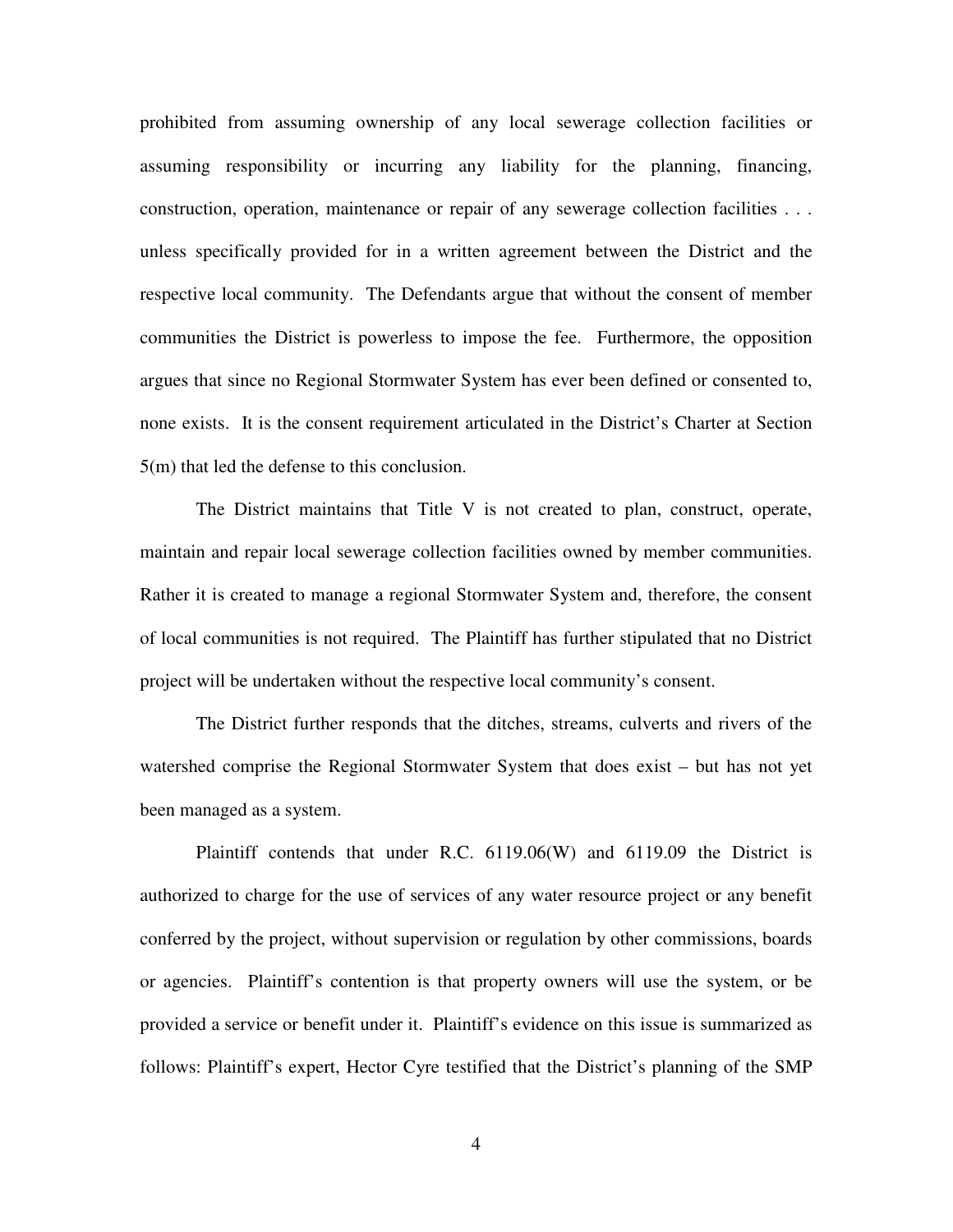was exhaustive, exceeding the norm in the industry. He articulated that regional flooding issues in the area are not getting solved and have been on the rise over a 30 plus year period.

He stated the use of impervious surface as a rate methodology is appropriate in Northeast Ohio because:

- 1) it does not discriminate among rate payers,
- 2) similar properties are treated similarly, and
- 3) the proportionality of who pays "does not need to be perfect."

In Mr. Cyre's opinion, the amount of the fee is reasonable and the community will receive a valuable return on the investment in addressing flood, erosion, pollution and other stormwater related problems. He stated the service is the capture and control of stormwater; "being protected from it." Cyre stated that no regional authority has complete control of its watershed, save perhaps an island.

Other witnesses called by the District testified that:

- 1) Property owners "use" the regional stormwater system where stormwater runs off impervious surfaces. (Francis Greenland)
- 2) Areas that drain in excess of 300 acres commonly impact several municipalities; therefore, storm flows will increase with development requiring a regional approach to solve water flow problems. (Erwin Odeal)
- 3) The SMP will result in the improved transportation of stormwater through the system, thus providing service and benefit to property owners residing within the member communities. (Hector Cyre)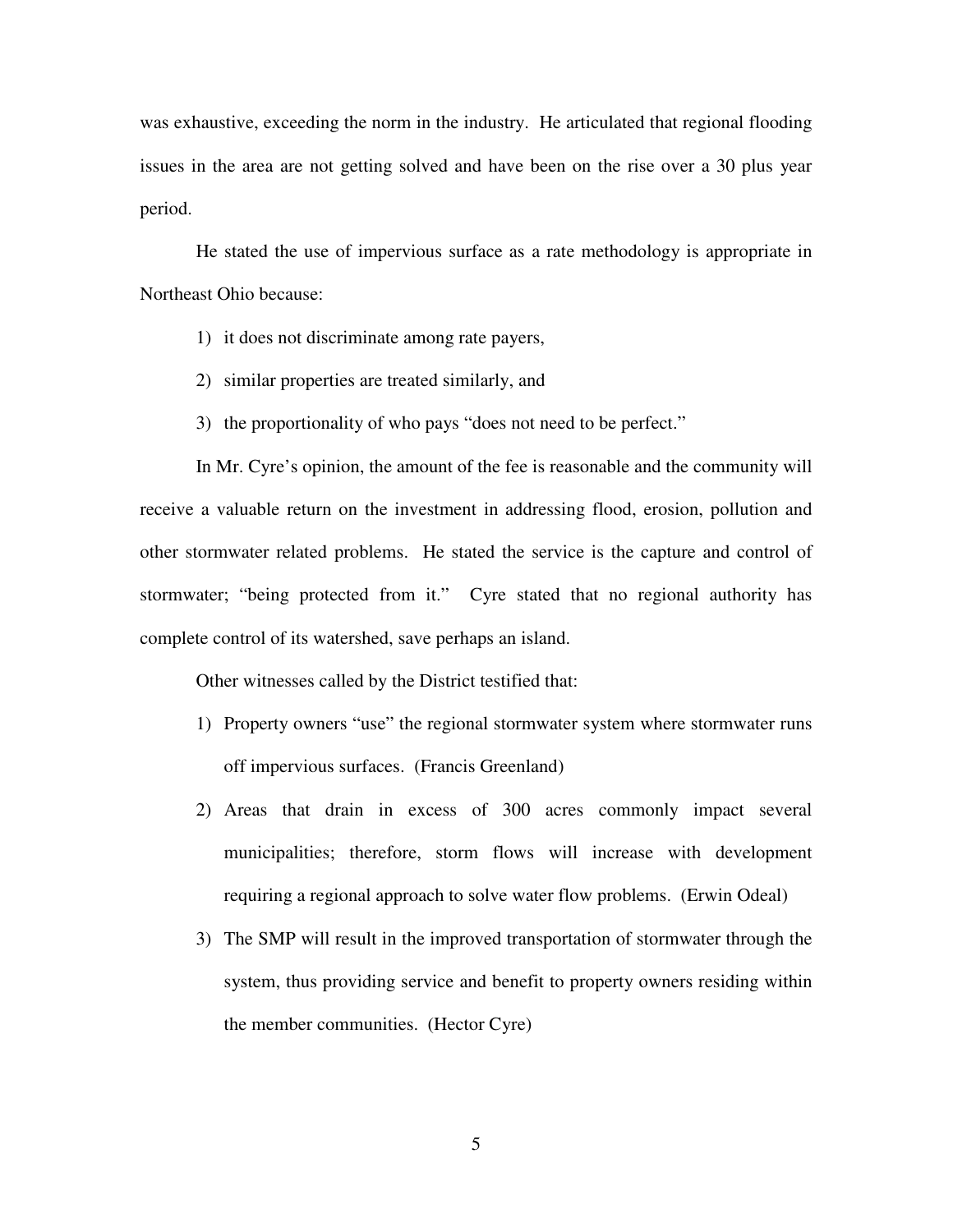- 4) The SMP will result in ecological and environmental benefits to the region. (David Beach)
- 5) The District sent teams out into the community, held rounds of meetings, met with mayors individually to discuss stormwater problems and the Stormwater Management Program. (Julius Ciaccia)
- 6) The District's Board of Trustees passed Title V unanimously.
- 7) Impervious surfaces (development) have the greatest impact on increased runoff. (Andrew Reese)
- 8) The 300-acre drainage area which defines what is regional was based upon what the experts felt local communities could handle, the costs associated to each political subdivision and at what point the runoff became a stream. The 300-acre cutoff was discussed publicly and accommodated "disparate voices." (Andrew Reese)
- 9) The first five years of projects have been identified and exceed the \$38 million to be raised by the fee in year one. *See* Plaintiff's Ex. 44. (Francis Greenland)

The Defendants counter that the stormwater fee is not a "rental or other charge," nor is it imposed for "use or services." Further, the Defendants argue that there is no identifiable or specific "use or benefit" derived from the payment of the fee.

The defense's evidence on this issue is summarized as follows:

1) The proposed stormwater fee is unfair because it fails to take into account land use, i.e. pervious area. The fee structure discriminates against non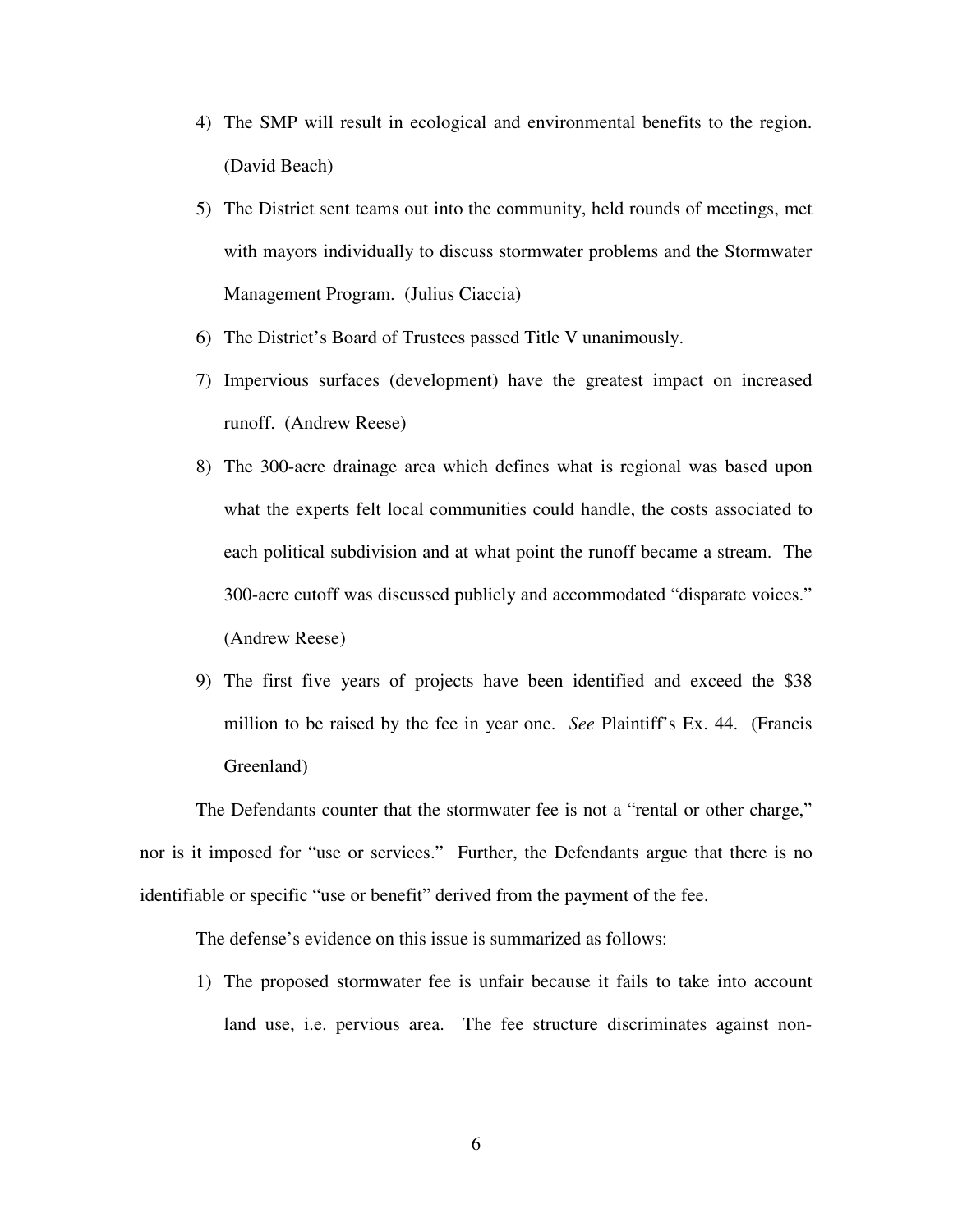residential property owners because there is no cap as provided for with residential parcels. (Phillip DeGroot)

- 2) Lot size is directly related to runoff volume and must be considered in fairly determining a stormwater fee. (Phillip DeGroot)
- 3) The fee formula does not take into account lot size, soil composition and land use. The result is unfair apportionment of fees. (Phillip DeGroot)
- 4) The fee structure is inequitable and penalizes owners of small lots. The District's plan for stormwater management is "end of the pipe" control. It will result in sediment overcoming district projects. Furthermore the project will have no effect on 80% of the watershed.

Other municipality representatives testified that stormwater issues are being handled effectively in their community and that District involvement is unnecessary.

The Cleveland Municipal School System projects a \$66 million deficit for next year due to declining property tax collection rates. Title V, they argue, provides no direct benefit to the system in exchange for a cost of \$300,000.00 estimated per year. (Nicholas Jackson)

The Court has carefully considered the evidence, exhibits and arguments of counsel relative to the issue of statutory authority to impose the stormwater fee.

Initially, the Court finds that the Northeast Ohio Regional Sewer District's Stormwater Management Program fee is authorized under R.C. 6119.06 (W) and 6119.09 because the fee is for the use of services of a water resource project or any benefit conferred thereby.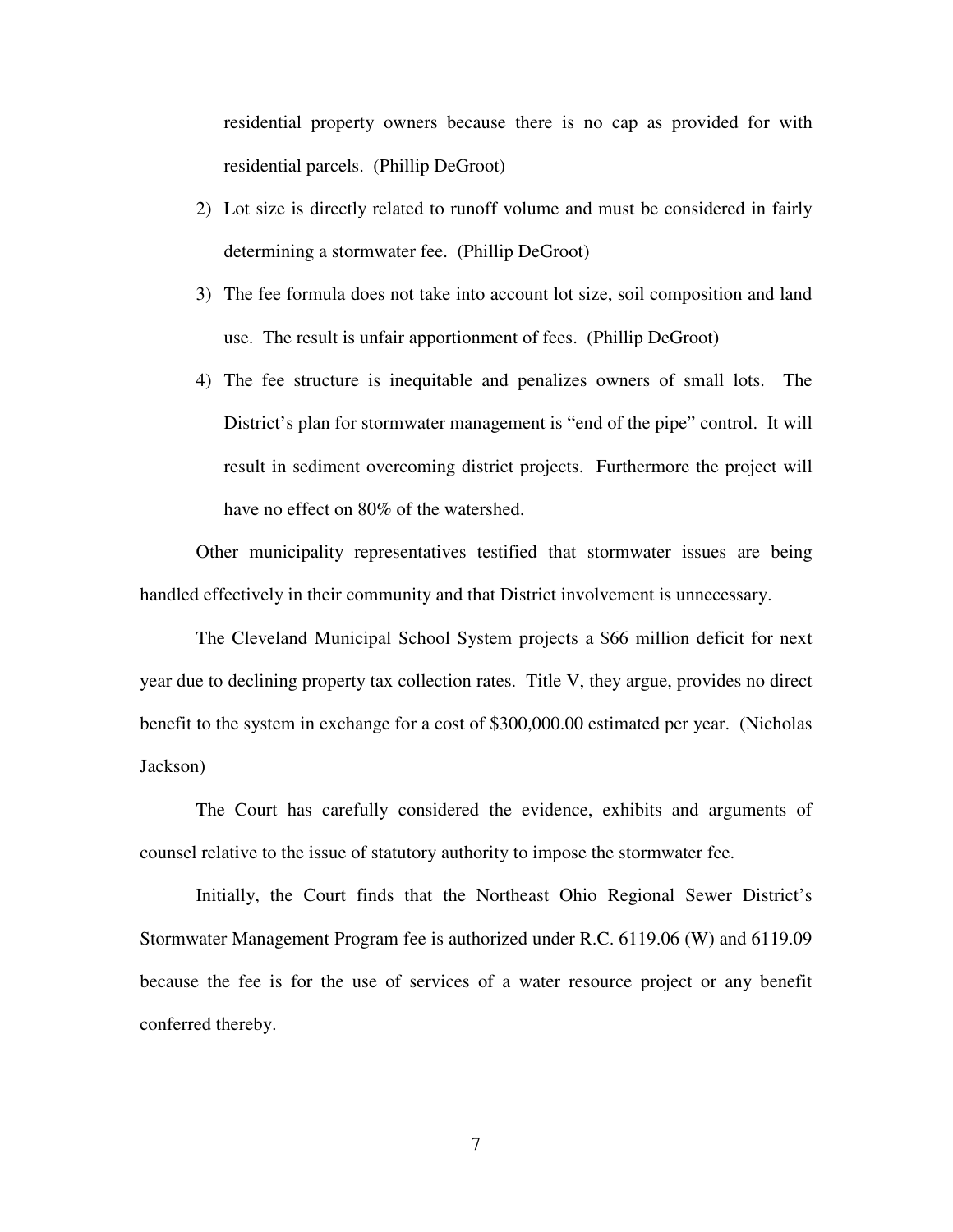The Court finds that property owners "use" the unmanaged Regional Stormwater System as rainfall creates runoff from each parcel. The District provides the service of effective transportation of stormwater decreasing the flooding of homes, businesses and preventing excessive erosion and sedimentation. The benefits include the improvements listed above, as well as improvements in water quality, habitat for wildlife and reduction of future costs relating to stormwater management. *See City of Cleveland v. Northeast Ohio Regional Sewer Dist.*, 8th Dist. No. 55709, 1989 WL 107162 (Sept. 14, 1989); *Huber v. Denger*, 38 Ohio St.3d 162, 527 N.E.2d 802 (1988).

The District's authority under Title 6119 may also be restricted by its charter. S*ee* Petition to Amend 10-30-81. Therefore, the question becomes, does the District's Plan for Operation, Section 5(m), limit and restrict the District's statutory authority to charge a stormwater fee? The Charter itself is silent as to a specific grant of authority to charge a stormwater fee but grants authority to finance local sewerage facilities with local municipality consent. Moreover, Section 5(e) provides for financing of District projects "in such a manner as may be deemed appropriate by the Board of Trustees." It appears the Board's authority here is comprehensive and exhaustive.

When Sections  $5(m)$  and  $5(e)$  are read together, the clear intent is not to restrict the authority of the Board regarding financing. Section 5(m) refers to a limit on the District's authority to finance *local* sewerage facilities, requiring a municipality's consent. When read with Section 5(e) it is not meant to include *regional* projects because if it did, no regional project could be undertaken without local consent. This is clearly contrary to the intent of R.C. Chapter 6119. *See also Huber supra.*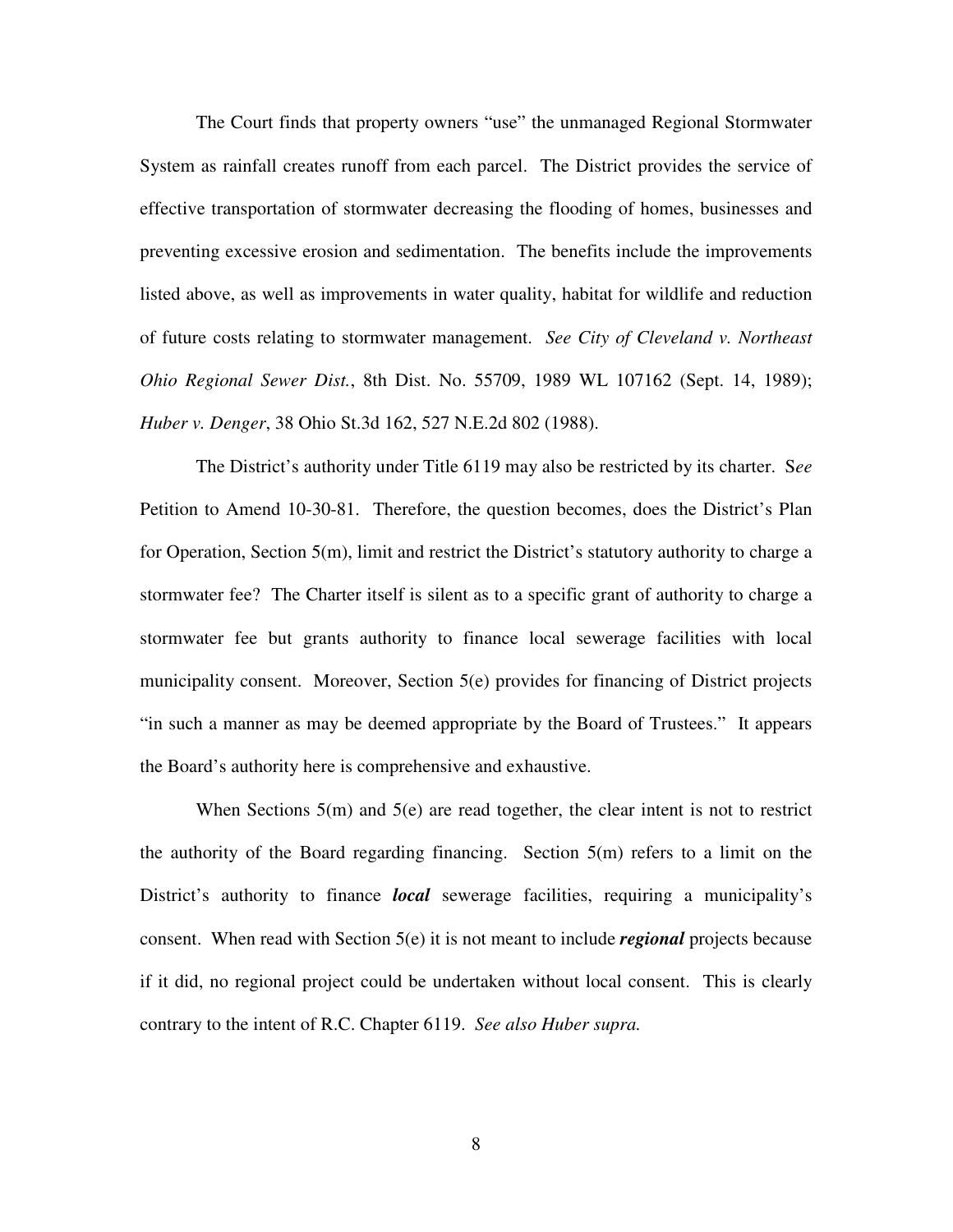Based upon the foregoing analysis, the Court finds the District is authorized by Chapter 6119, and not otherwise restricted by its charter, to charge property owners of member communities a stormwater fee to finance Title V.

### **Tax/Fee Argument**

Finally the Defendants argue that the fee is actually a tax since there is no correlation between the service provided and the amount charged (as with other utilities). Additionally, they argue the charges planned under the SMP exceed the cost of the service provided since the Regional Stormwater System is not yet in existence. *See City of Cincinnati v. United States*, 39 Fed.Cl. 271 (U.S. Ct. Cl. 1997). *But see City of Wooster v. Graines,* 52 Ohio St. 3d 180, 556 N.E.2d 1163 (1990).

The Defendants, Catholic Diocese of Cleveland and Northeast Ohio Apartment Association, et al., argue that the charges proposed by the District are nothing more than disguised taxes and not a "rental" or "other charge" under R.C. 6119.09.

The Plaintiff maintains that a "tax or fee" analysis is unnecessary because the stormwater fee is independently and specifically authorized by R.C. 6119.09, and that the analysis pertains only to the imposition of such a charge by a municipality or township ordinance or resolution. The Court has examined the relevant case law and finds there is no precedent for this position.

Taxes are involuntary general burdens imposed for the purpose of supporting the government for the benefit of all. Fees are voluntary payments made in exchange for a specific service or benefit. The Defendants position is that the stormwater charge is actually a tax because it:

1) confers a benefit on the general public (not a specific benefit),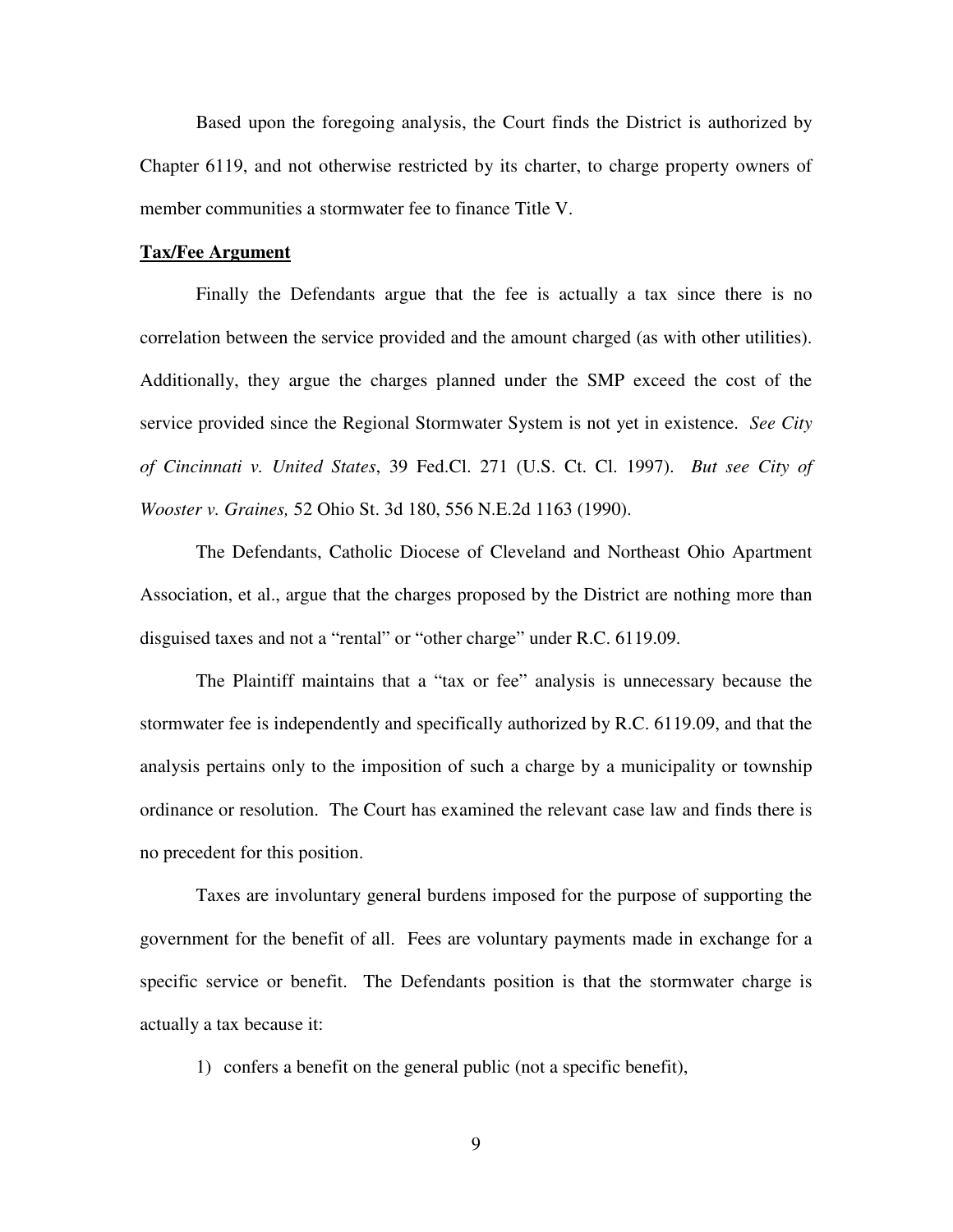- 2) is blanket-billed,
- 3) is not dependent upon the level of goods or services provided,
- 4) is not voluntary; property owners have no choice whether to use the service or not,
- 5) is not imposed as a result of EPA mandate, and
- 6) exceeds the "cost and expense" to government of providing the service.

The Plaintiff's position is that the stormwater fee is a charge imposed in exchange for services the District will be providing to property owners; it will not exceed the cost of providing the services; and, funds will be segregated in a separate account, only expended for stormwater related projects and not diverted for general District expenses.

The Defense has cited a plethora of cases wherein charges have been found to be in reality, taxes. Also worth noting is *Zweig v. Metropolitan St. Louis Sewer District*, St. Louis County Circuit Court, Case No. 08SIL-CC03051, 2010 WL 7765902, a case interpreting the Missouri Hancock Amendment finding that the district's stormwater "user charge" is in reality an unlawful tax. The Hancock Amendment is a constitutional amendment prohibiting Missouri counties and other political subdivisions from levying any new or increased taxes without voter approval.

The Court is hesitant to adopt or find instructive the "Keller Factor analysis" of the *Zweig* decision because it is mainly interpretive of the Hancock Amendment in Missouri. *See Keller v. Marion County Ambulance District* (1991) 820 S.W. 2d 301, 302.

The Court makes the following findings with regard to the proposed fee: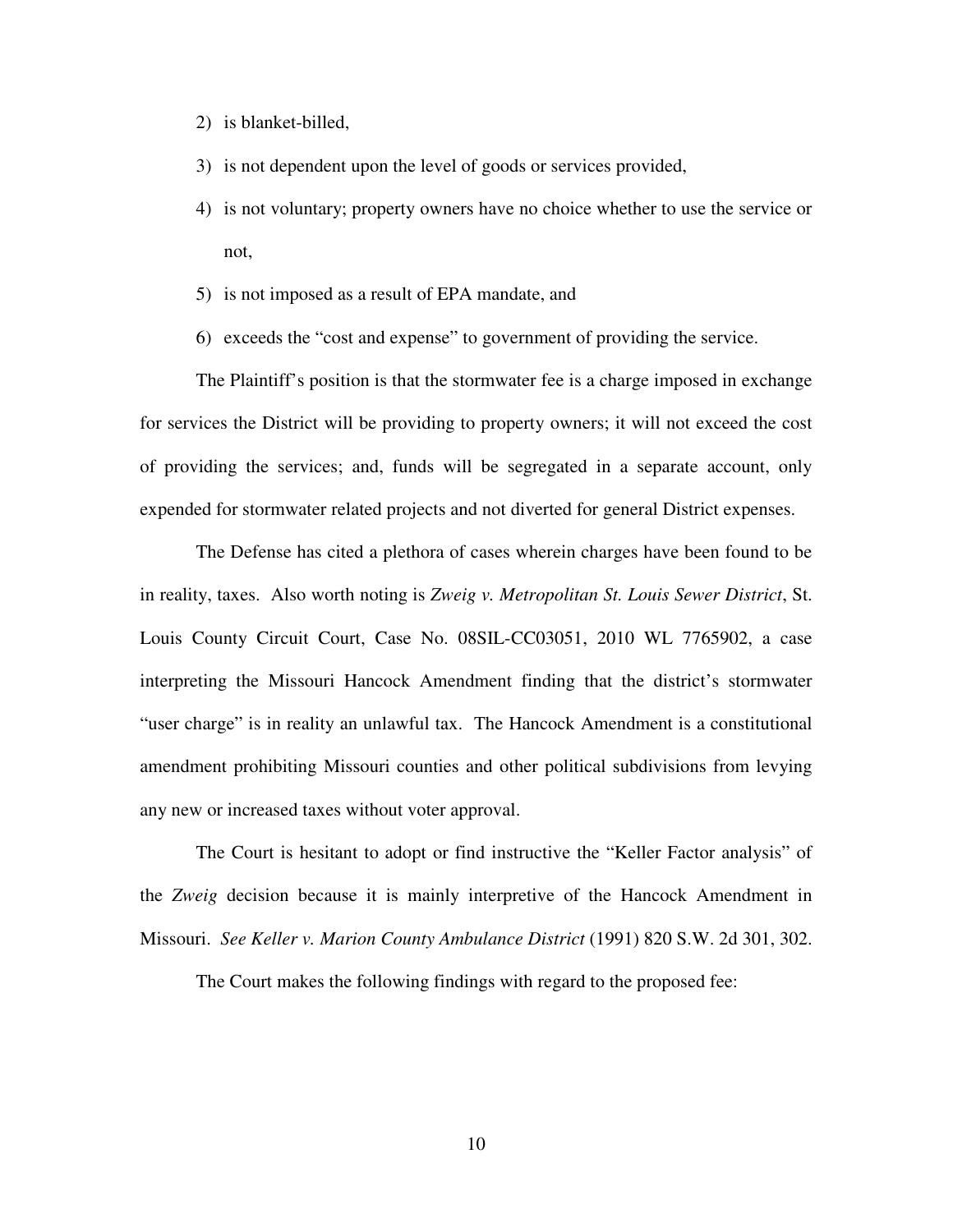- 1) The fee essentially is involuntary in that property owners cannot "shut off" the "service," although they may limit their use of the stormwater runoff through stormwater credits.
- 2) The imposition of the SMP fee will generally benefit the public who reside in or frequent the service area of the District.
- 3) The charges will not exceed the cost of the SMP because there is a backlog of projects totaling in excess of \$200 million within the District's plan. *See* Plaintiff's Ex. 44.
- 4) The funds will be segregated from other monies of the District and used only for stormwater-related projects.
- 5) The fee would be paid in return for services provided by the District (stormwater maintenance and construction projects).

The Court, based upon the foregoing finds that the charges proposed in Title V are charges authorized by R.C. 6119.09 and not an unlawful imposition of a tax by the Regional Sewer District.

# **Constitutional Issues**

The Defendants argue that the proposed stormwater fee impermissibly interferes with a municipality's right to own and operate a utility under Section 4 Article XVIII of the Ohio Constitution. Absent a local community's consent, the defense argues, the District is without authority to charge residents for maintenance of its local stormwater system, including portions that drain 300 or more acres. (The Court has previously found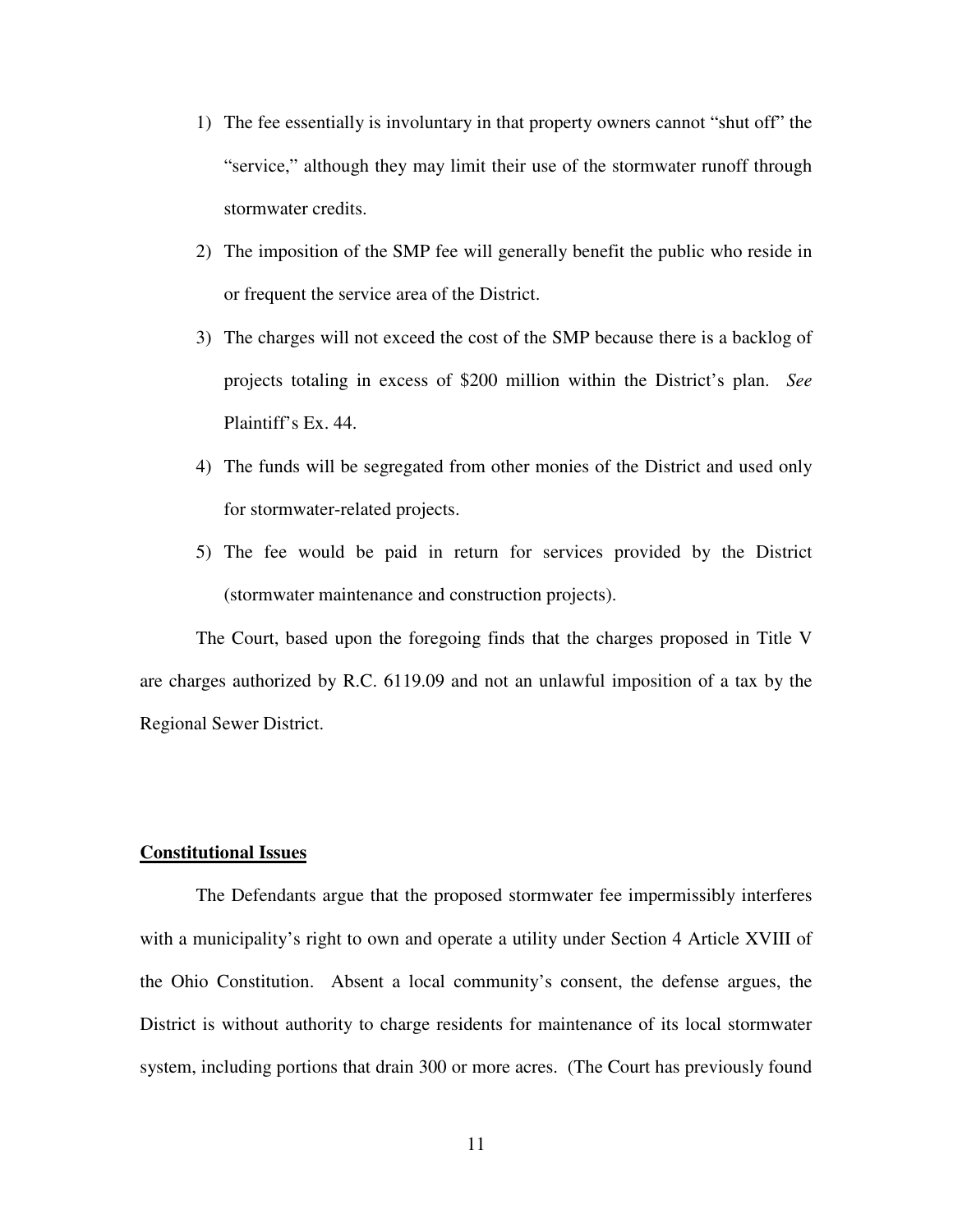in its April 21, 2011 Journal Entry that the Stormwater Management Program does not unlawfully interfere with a municipality's home rule power. The Court will consider, however, the District's decision to include watercourses receiving drainage of 300 acres or more in its Regional Stormwater System here.)

The District has essentially defined "regional" as portions of stormwater system watercourse that drain 300 or more acres. The District has attempted to draw the proverbial local/regional line in the sand. The Plaintiff's witnesses here opined that the 300 acreage cutoff represents a reasonable parameter per industry standards and was the area focused upon by the District's consultants who prepared the Regional Intercommunity Drainage Evaluation ("RIDE") Study believing this area represented the backbone of the Regional Stormwater System. Finally, the Plaintiff's experts have opined that watercourses draining over 300 acres typically affect more than one community, therefore require a regional approach.

The Defendants believe the proposed 300-acre rule would "unmistakably constitute a material interference with member communities' constitutional rights to own and operate their own local utility systems" as a result of either 1) imposing the fee for projects that drain over 300 acres, or 2) managing any portion of a local stormwater system that drains over 300 acres, without the local community's consent. But the Plaintiff has stipulated it will not undertake such a regional project without consent of the local member.

The Northeast Ohio Regional Sewer District has operated for decades without a defined line setting forth what is regional and what is local. The essence of the unified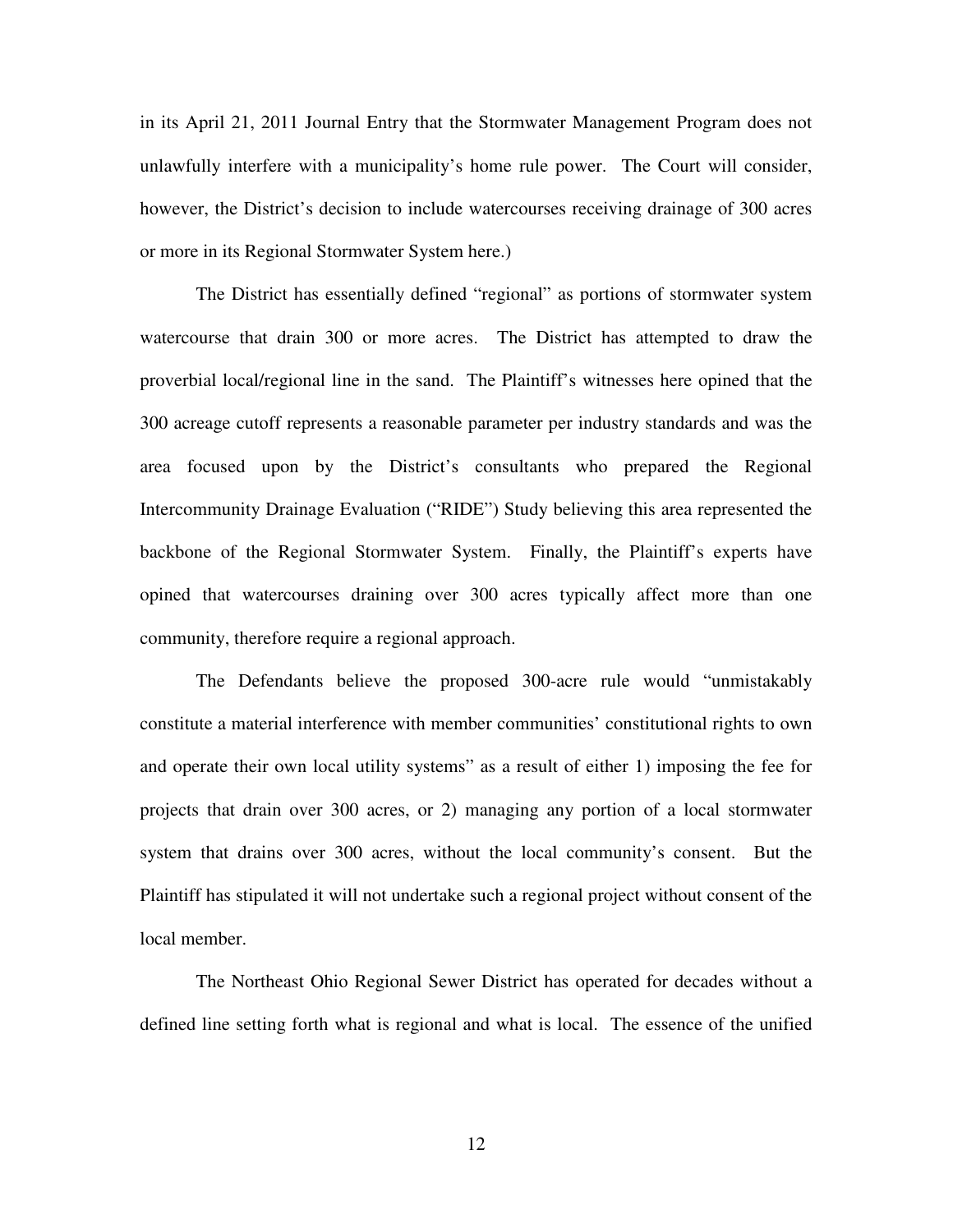regional district is articulated in *Huber*, *supra* at 164-165 (interpreting ORC Chapter

6117 analogous).

[R]ates assessed for the sewer works of a district are not dependent upon the fact that the ratepayer be physically attached to the particular facility for which the debt servicing is required. \* \* \*

This approach appears to be imminently sensible. To hold otherwise would result in the Balkanization of financial support for treatment plants by constricting the base upon which the cost of the facility would be spread. It would defeat the purpose of a unified sewer district…" \* \* \*

Accordingly we hold R.C. 6117 authorizes a board of county commissioners to allocate the costs of a facility serving a portion of a sewer district among all residents of the district.

The Court therefore finds that the 300-acre cutoff is a rational way for the District

to advance a legitimate government interest, and that it is not arbitrary [per the Plaintiff's

experts and RIDE Study], capricious or unreasonable.

Defendants further articulate that the stormwater fee violates the Equal Protection

Clauses of the U.S. and Ohio Constitutions by improperly treating similarly situated persons differently as follows:

- 1. By imposing the fee only on member communities even though the District has countywide authority granted in its charter.
- 2. Through the disparate treatment of residential/commercial property owners in its fee formula without any rational basis.
- 3. By discriminating against small lot owners.
- 4. By failing to consider other factors in runoff calculation such as slope, land use and soil type.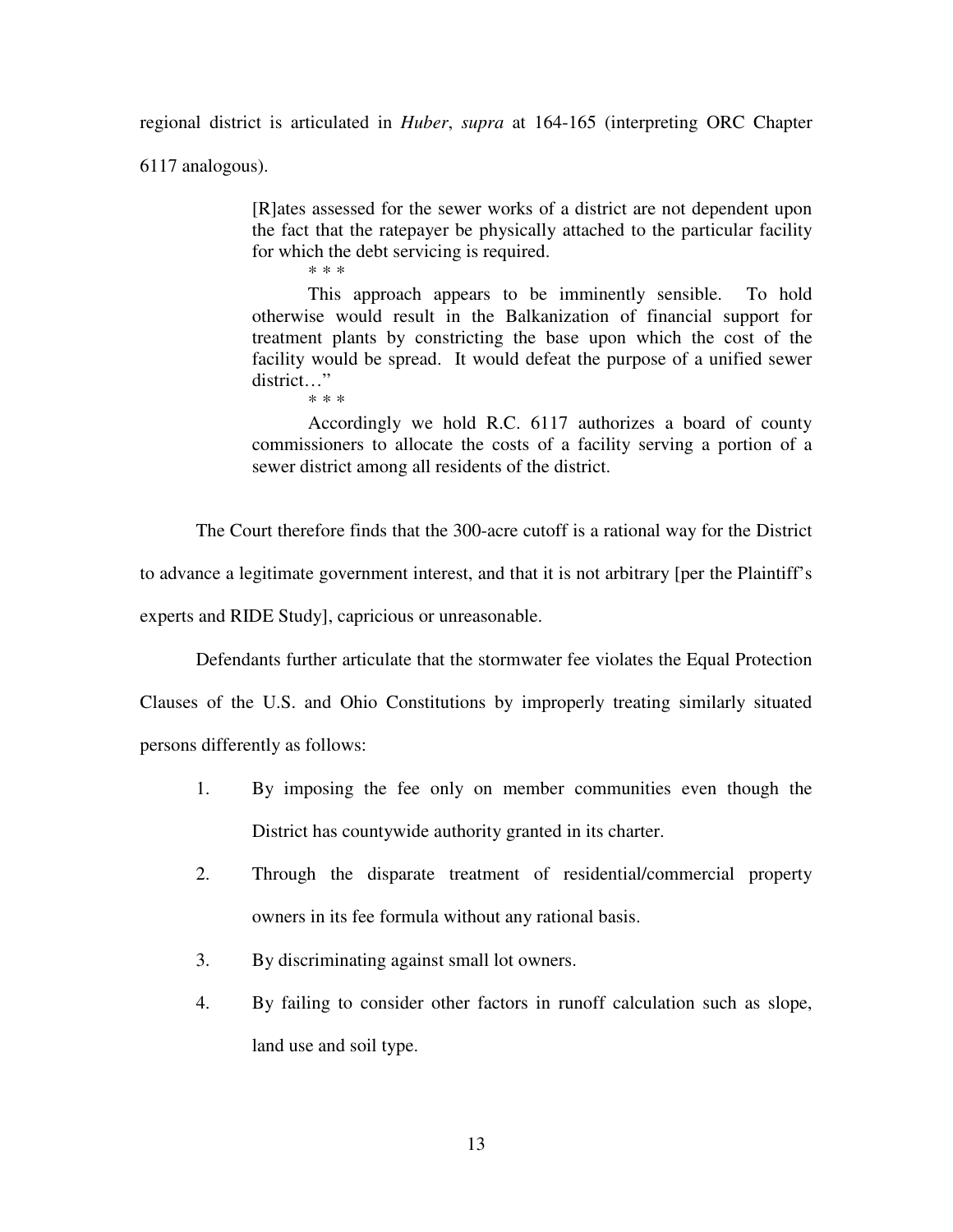The Court finds in the first instance that the District's jurisdiction is limited to member communities. The fact that the District may have authority countywide and has not exercised its authority over all communities within Cuyahoga County does not result in a violation of equal protection rights to those member communities who may be required to pay the fee.

The Court will address the final three constitutional arguments together, given they all concern the imposition of the fee based upon impervious surfaces of lands.

Chapter 7 of Title V pertains to stormwater fees. The fee is based upon area of impervious surfaces on parcels within the District service area. An impervious area of 3000 square feet is designated as one Equivalent Residential Unit ("ERU"). Parcels are divided into 3 tiers: small, less than 2,000 square feet (1.8 ERU), medium, 2,000 to 3,999 square feet (1.0 ERU), and large, 4,000 or more square feet (1.8 ERU). The base rate for 2012 is \$4.95 per month. (See Section 5.0708) Those property owners qualifying for "Homestead" are afforded a reduced rate. Non-residential fees are calculated by multiplying the total number of ERU by the monthly fee amount. There is no ceiling as with residential tiers.

The Defendants argue that the fee is not rationally related to a legitimate government interest and amounts to an arbitrary and capricious government action. Specifically, they maintain that there is no rational relationship between the fee charged and the amount of burden placed on the regional stormwater system by the property owner being charged.

The Defendants are critical of the disparate treatment between residential and commercial property owners without any rational basis for same.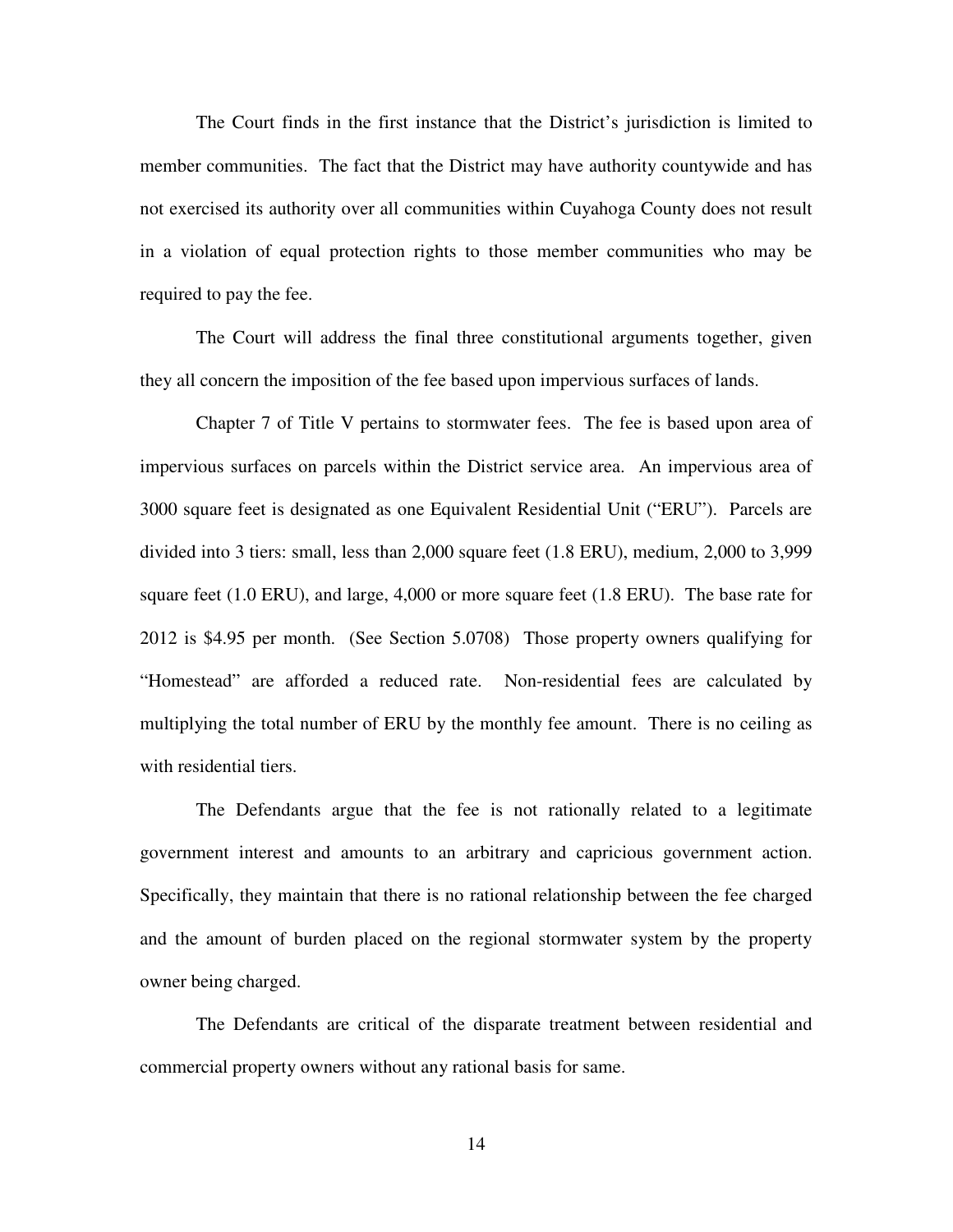The Summit Defendants are particularly critical of the fee because it is based solely on imperviousness and fails to account for other factors contributing to runoff volume such as lot size, slope, land use and soil type.

The Plaintiff maintains that its fee basis, impervious surface, is appropriate and the most widely accepted means of calculating stormwater fees throughout the country. Plaintiff's expert, Andrew Reese, testified that 35 of 40 Ohio stormwater management programs use impervious surface as a basis for charging a fee. He opined that impervious surfaces as a result of development have the greatest impact on increased volume and rate of runoff. He recommended to the District, as its consultant, that impervious surface be used to determine fee rate. He further stated that the process used by the District in deciding the basis for the fee met or exceeded industry standards. Plaintiff further maintains that attempting to measure actual volume and rate of runoff would be unreasonable and cost-prohibitive.

Michael Clar, defense expert water resource engineer, opined that the sole use of imperviousness is fatally flawed. Soil types, slope, and land use all have significant impact on runoff. The proposed impervious surface fee is therefore inequitable. Also, small lots are discriminated against because the calculation does not take into account lot size. Summit Defendants argue the impervious surface fee discriminates against lot owners in forested areas by not taking into account reduction in runoff by presence of trees.

The question then becomes, is the sole use of impervious surface to calculate a stormwater fee a rational way to advance the District's legitimate government interest and not arbitrary, capricious or unreasonable?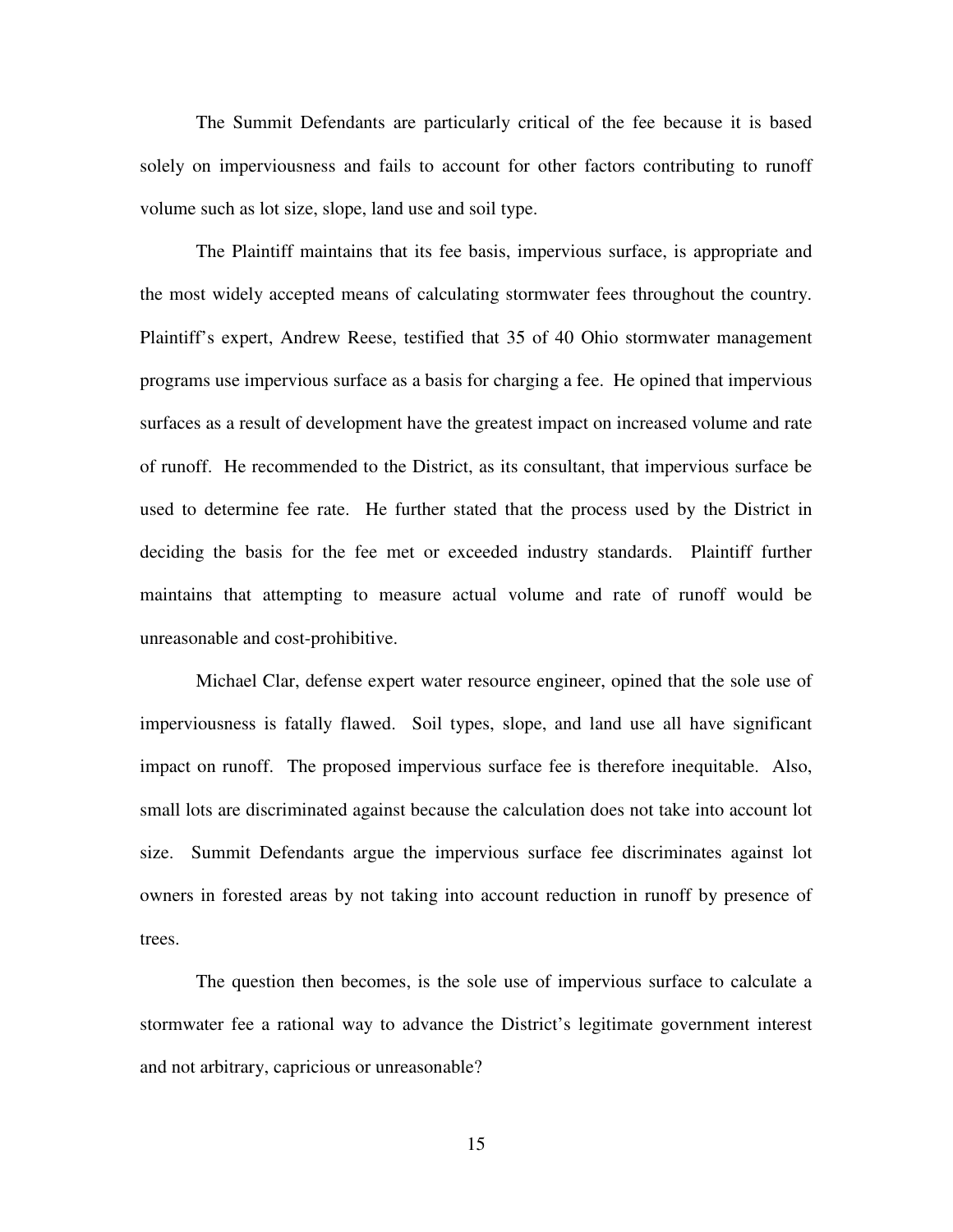The impervious surface method is not aimed at measuring total runoff from each property, but rather the goal is to measure increase in flow due to development, or urbanizing. The rational method is one well recognized in the profession but not as a tool to calculate a stormwater fee for thousands of properties. The problems of increased erosion, flooding and pollution have their origin in the construction of impervious surfaces. The Court is satisfied the calculation of impervious surface is a widely accepted method of calculating increased use of the stormwater system caused by development. It is by no means precise, but it bears a rational relationship to the purpose of addressing stormwater problems. The District concluded an exhaustive process in deciding to use impervious surfaces to calculate the fee. The Court finds that the fee is a rational way to advance the District's legitimate governmental interest in the regional management of stormwater. With the exception of the non-residential fee schedule, the Court finds the fee is not arbitrary, capricious or unreasonable. However, the Court finds no rational basis for the disparate treatment of non-residential property owners. The District must re-work this portion of the fee schedule providing either a cap or a reasonable declining block scale to non-residential property owners.

### **Credits and Exemptions**

The District's SMP Credit Manual provides for certain "credits" or fee reductions by percentages, which are available to individuals, condominium associations, commercial and industrial land owners. Public and private schools may also qualify for the reduction through an educational credit wherein a continuing program curriculum is taught on stewardship of our water resources. The total credit available to each is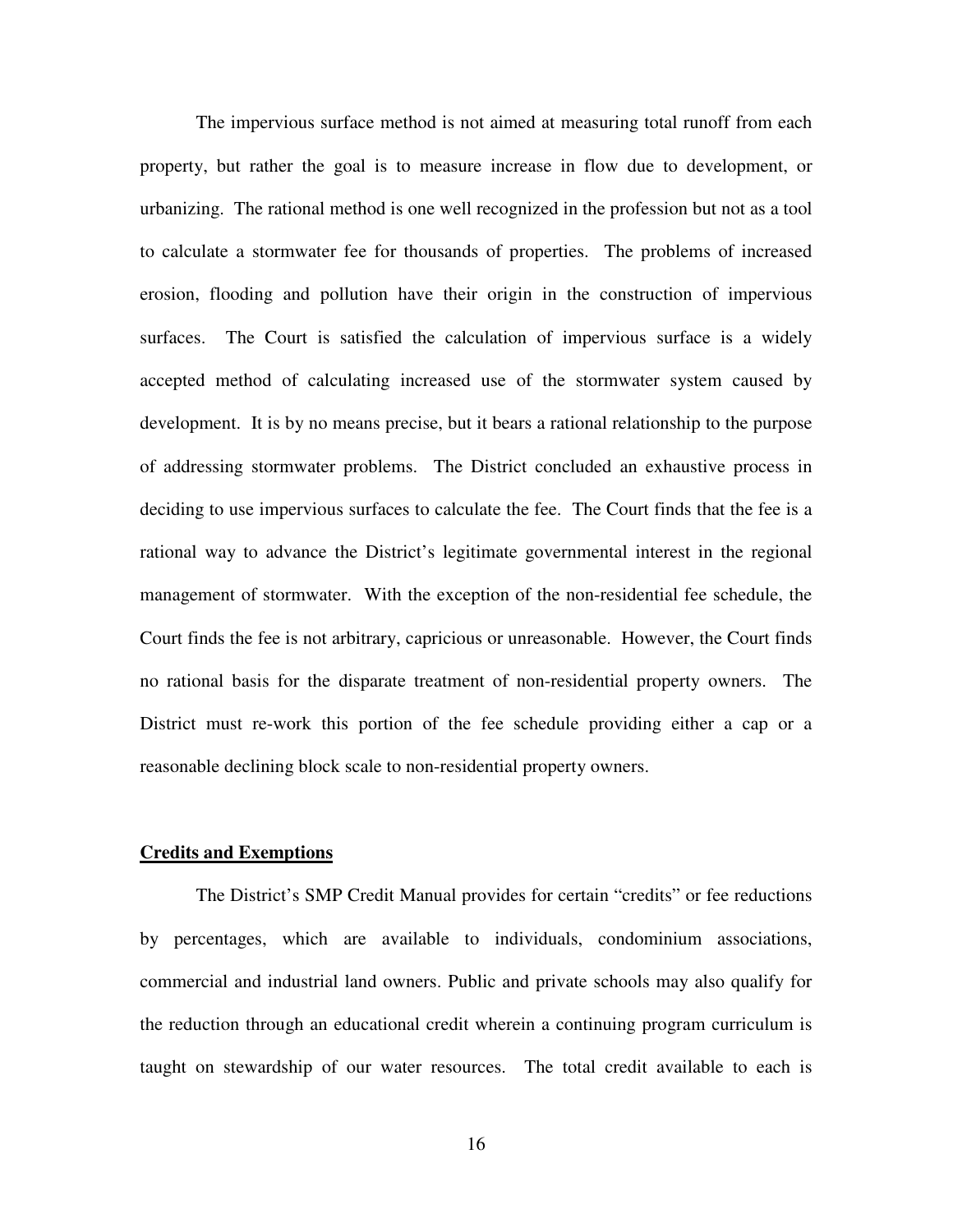between 25 – 100%. The credits are afforded to landowners who use stormwater control measures that reduce the transporting of pollutants and limit the volume and /or rate of runoff. In certain instances the services of a professional engineer may be required to complete the application process. Credits are available to applicants who have constructed stormwater control measures before the effective date of the SMP.

The defendants have objected to the fee credit on the basis that:

- 1) The cost of obtaining a credit may far exceed the benefit realized. (Requirement of a licensed engineer to complete a fee credit application/measure.)
- 2) Other than installing a rain barrel, additional means of obtaining further credits are not financially realistic for individual property owners.

The Stormwater fee credit system provides users with an opportunity to offset fees while advancing the overall purposes of the SMP, i.e. the reduction of volume and rate of stormwater runoff.

With a few exceptions, the fee credit system is a rational way to advance a legitimate governmental interest and is not otherwise arbitrary, capricious or unreasonable.

However, the District shall provide the school systems with appropriate curriculum for each of grades 1-12 to achieve the stated purposes of the credit.

The District shall submit a plan or formula providing for the accrediting of costs of licensed engineer in completing any applications for credits under the stormwater Fee Credit Manual. Such credit shall not exceed 10% of the stormwater fee. This cost/credit shall only be available to non-residential property owners, including school districts.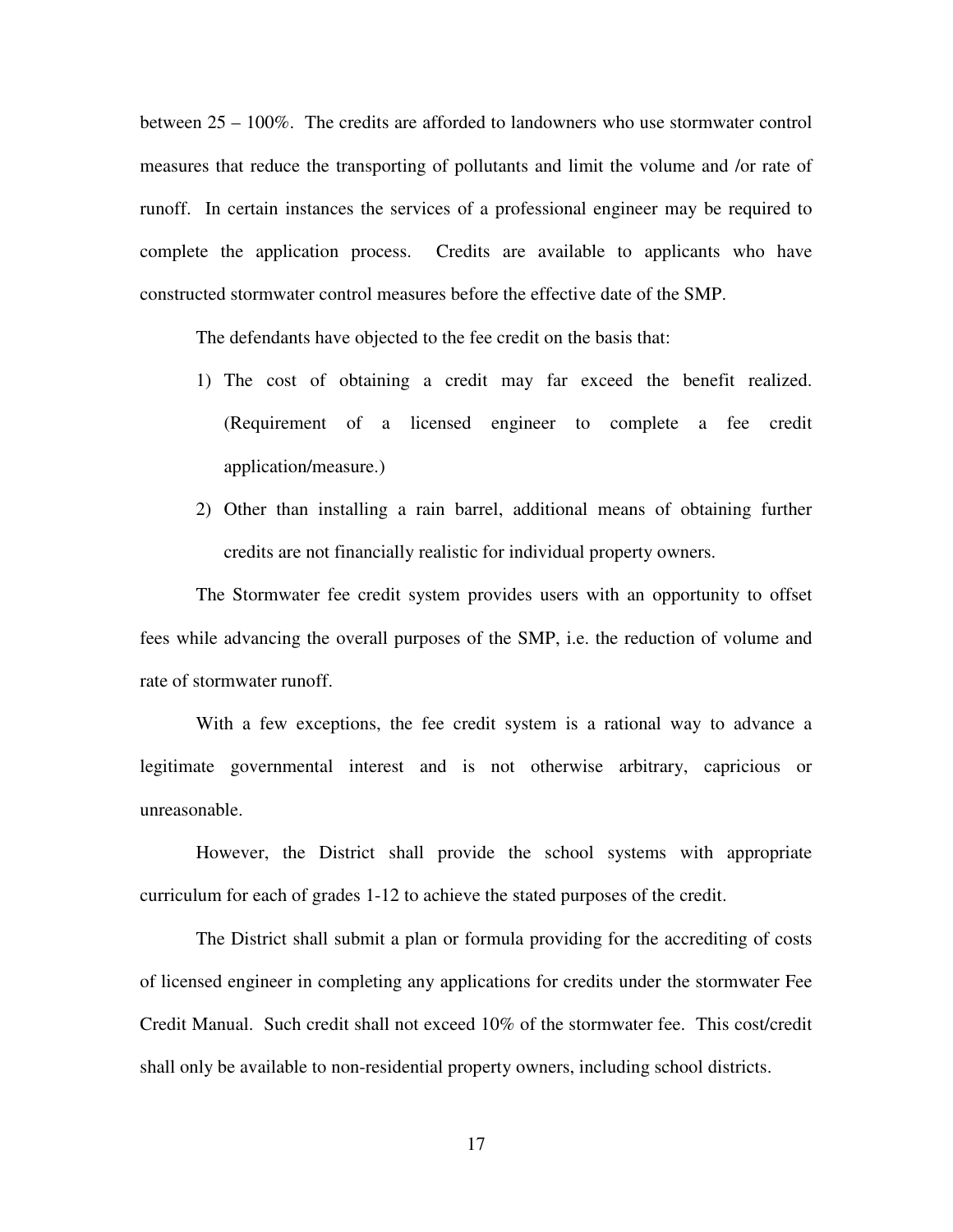# **Community Cost Share**

The SMP sets forth a community cost share of 7.5% to be returned to the local municipalities for stormwater-related projects. The Court has previously found that the District's definition of "regional" (drainage area in excess of 300 acres) is supported by competent evidence and not otherwise unreasonable. The Court further finds that as much as 78% of the watershed may be outside of District control. The Court finds, as a result, that the 7.5% cost share is unfair to member communities because many flooding problems are in areas that drain far less than 300 acres, and the communities are in need of additional funds to deal with these local stormwater issues. Either the meaning of "regional" must be arrived at by means of a consensus of the District and its member communities or cost share must reflect an amount no less than 25% to member communities for local stormwater projects.

### **Exemptions**

In the stormwater fee manual, the District has generally followed the exemption on non-self supporting government functions it uses with sewer fees. The exception is the exemption of municipal and county airport runways and taxiways. The Plaintiff has argued that this exemption is similar to the exemption afforded public roads. Public schools are not exempt. They are likewise non-exempt from sewer fees. Approximately 13% of utilities exempt schools from user fees nationally, according to Francis Greenland, Director of Watershed Programs of the District.

The Defendants maintain there is no authority granted the District to exempt certain property owners (with the exemption of the homestead exemption). The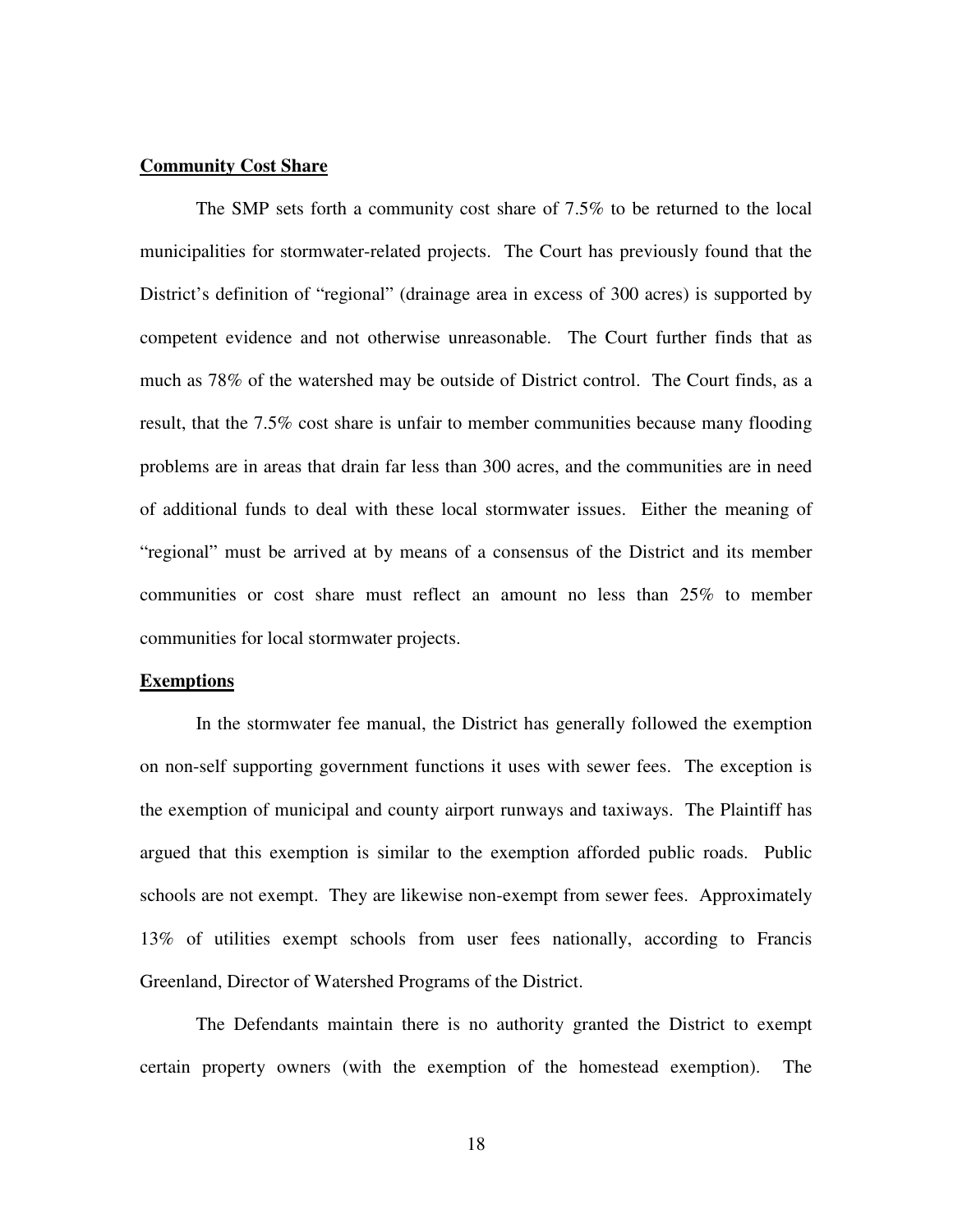exemptions, without proper authorizations are therefore arbitrary, unreasonable and inequitable, they argue.

The Plaintiff contends that the authority to exempt certain properties is founded in R.C. 6119.09, "a regional water and sewer district may charge, **alter** and collect rentals . . .." (Emphasis added.)

The Court finds that the District's exemptions are reasonable, that there is a rational basis for exempting public roads, and airport runways and taxiways as they serve the public generally and provide drainage themselves. Only a small minority of utilities exempt schools, the Court on this account, cannot say the inclusion of schools is therefore unreasonable.

With regard to the remaining exemptions the Court finds they are a rational way of advancing a legitimate government interest and not otherwise arbitrary, capricious or unreasonable.

#### **Hudson's Membership in NEORSD**

Hudson maintains it is not a "member community" of the NEORSD. The City's Assistant Director of Public Works, Don Schroyer, testified that the District has not performed any projects within the City. Further, after the 2003 flood in Hudson, he stated that the city received assistance from FEMA and Summit County but not from the District. Residents of Hudson are billed from Summit County; the District has never billed the city. Hudson is connected to the Summit County sewer, which is connected to the District's southerly plant in Cleveland.

Hudson's mayor attends District committee meetings and has voted in the past. Hudson entered into an agreement with Summit County in order to route its wastewater